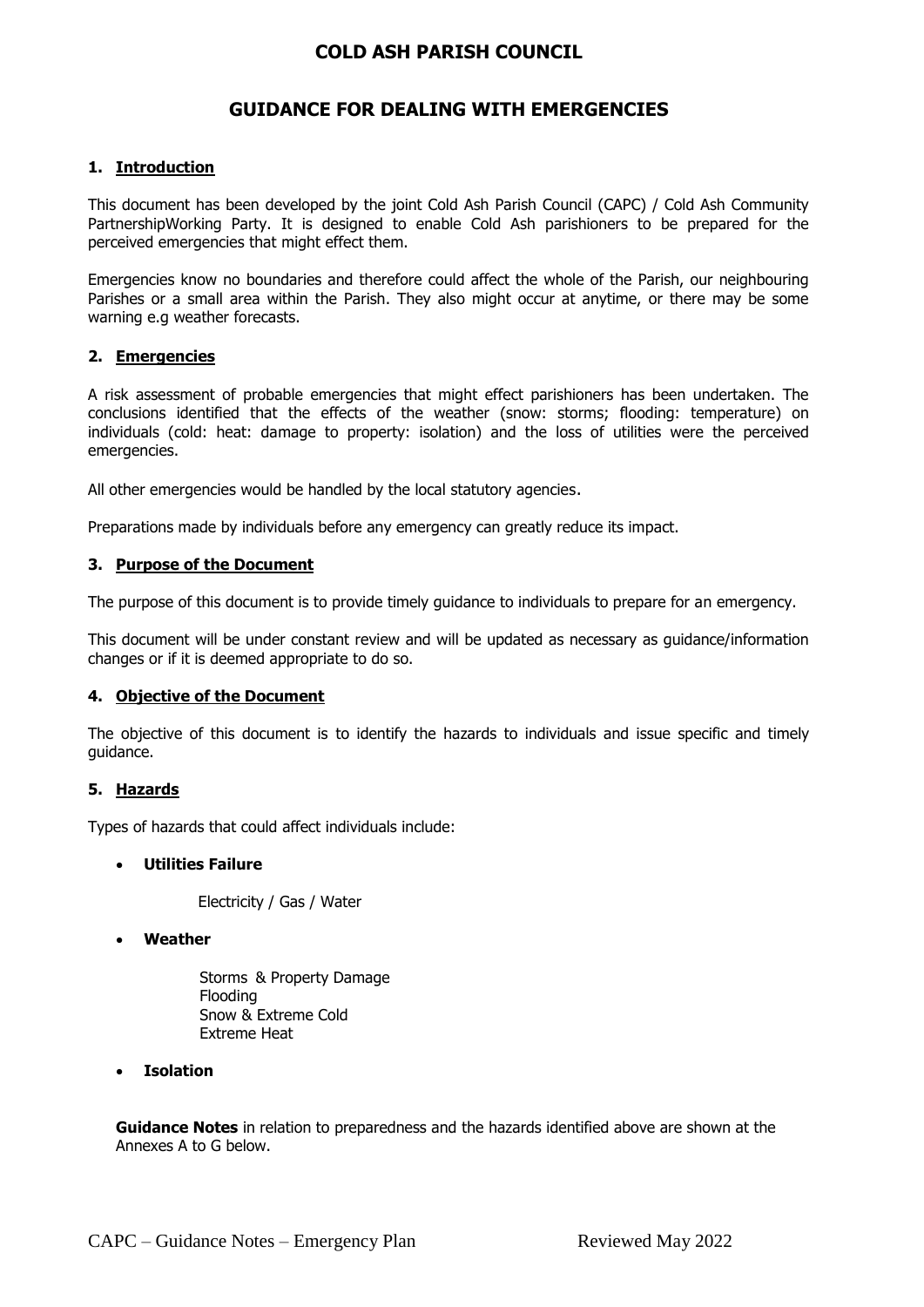#### **6. Issuance of Guidance Notes**

The Cold Ash Parish Council will publish the appropriate Guidance Notes throughout the year, as appropriate, via the current communication systems used to inform parishioners, namely:

- 
- 
- 
- All CAPC notice boards

Parish web site [www.coldash.org.uk](http://www.coldash.org.uk/)

**•** Community Bulletin **Contact editor at :- <b>[bulletin@cacp.org.uk](mailto:%20cabulletin@gmail.com)** Contact editor at :- **bulletin@cacp.org.uk**<br>• St Mark's Parish News **Contact Contact Monthly magazine produced by St Mark's Ch**u Monthly magazine produced by St Mark's Church. Contact editor at: - [roberthogwood@hotmail.co.uk](mailto:%20roberthogwood@hotmail.co.uk)

Additionally, Guidance Notes can be downloaded from the Parish web site or printed (free) copies can be obtained from the CAPC Office, Hermitage Road, Cold Ash.

Chairman Mrs M Fenner Cold Ash Parish Council Date 10th May 2022

Date for Review May 2023

#### **GUIDANCE NOTES Annexes A to G**

- **A. Be Prepared & Emergency Contact List**
- **B. Utilities Failure**
- **C. Storms & Property Damage**
- **D. Flooding**
- **E. Snow & Extreme Cold**
- **F. Extreme Heat**
- **G. Isolation**

#### Distribution:-

- **CAPC** All Councillors Clerk to the Parish Council Parish web site
- **WBC** Civil Contingencies Department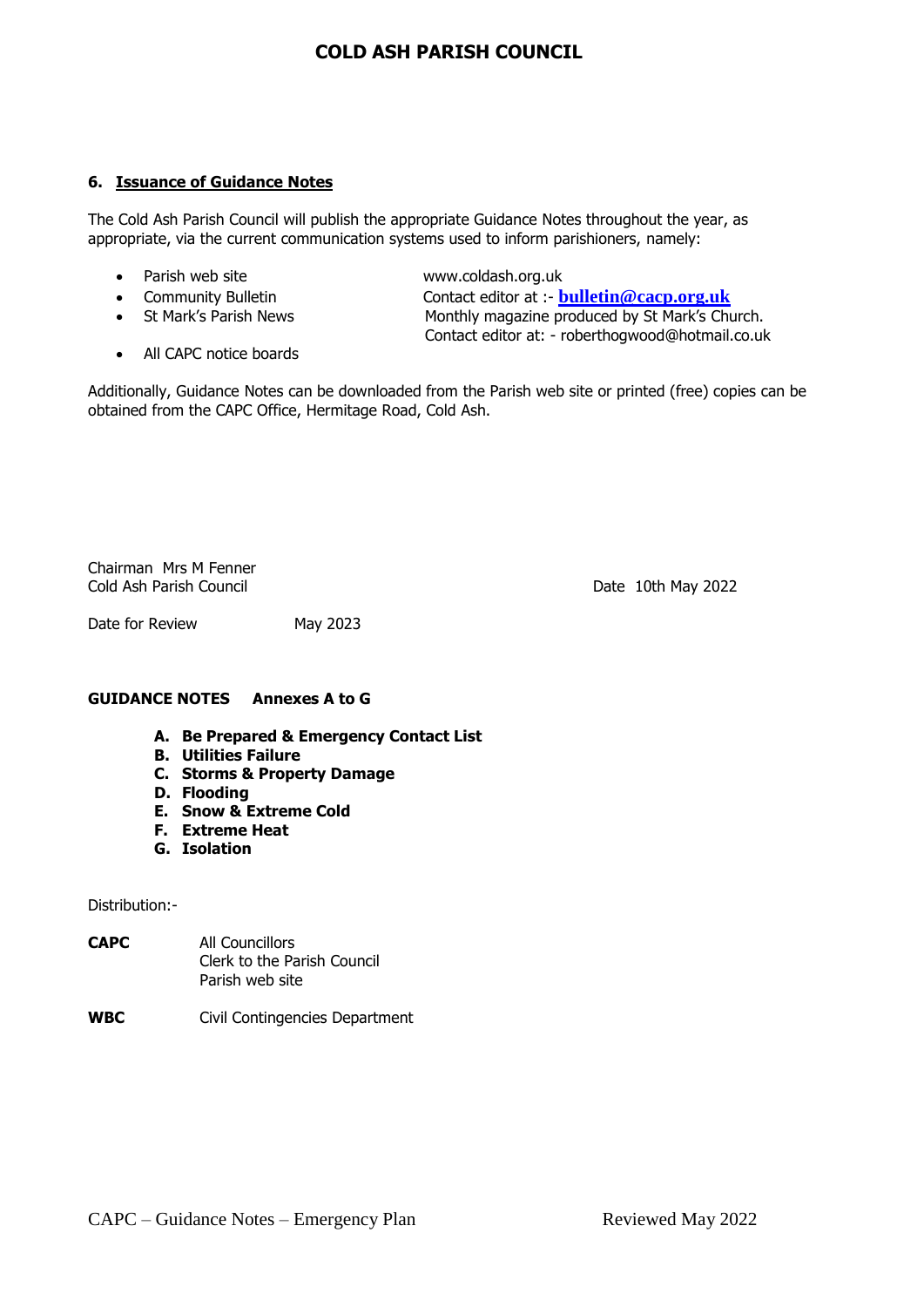# **GUIDANCE NOTE – BE PREPARED**

### **Taking precautions beforehand can reduce the impact of emergencies.**

**Identify any of your neighbours who may be disabled or elderly who would benefit from your assistance.**

# **PERSONAL**

- Do maintain **your Emergency Contact List** (see example below) summarising important phone numbers.
- Ensure you have a **telephone connected** directly to the  **Openreach (BT) socket**. (Remote, cordless, portable phones will **not operate** during **power cuts**). Alternatively, have a mobile phone and an emergency battery operated charger.
- During **failure of electricity supply** access to the **internet via Wi-Fi** will be **interrupted**. If necessary use a smart phone or similar on a mobile phone network.
- Have a **battery operated radio** for listening to local radio stations.
- Have a **reliable torch** and supply of **spare batteries**. **Candles** and oil filled **lamps** should **only be used under adult supervision** and away from **animals and young children**.
- Keep a limited **supply** of bottled **drinking water**.

# **HOME**

- Know the **location** of **water** supply **isolating valves** (hot & cold).
- Know the **locations** of electricity **mains trip switch**, isolating switch and consumer units (circuit-breakers or fuses).
- Know the **location** of **mains gas isolating valve.** (Placing labels on valves, switches, taps that may need to be turned off makes them easier to find in an emergency).
- Consider having camp cooking equipment available. **Barbeques or gas stoves should only be used outdoors.**
- To **conserve heat** during emergencies (and otherwise) **install insulation, draft proofing and double glazing**.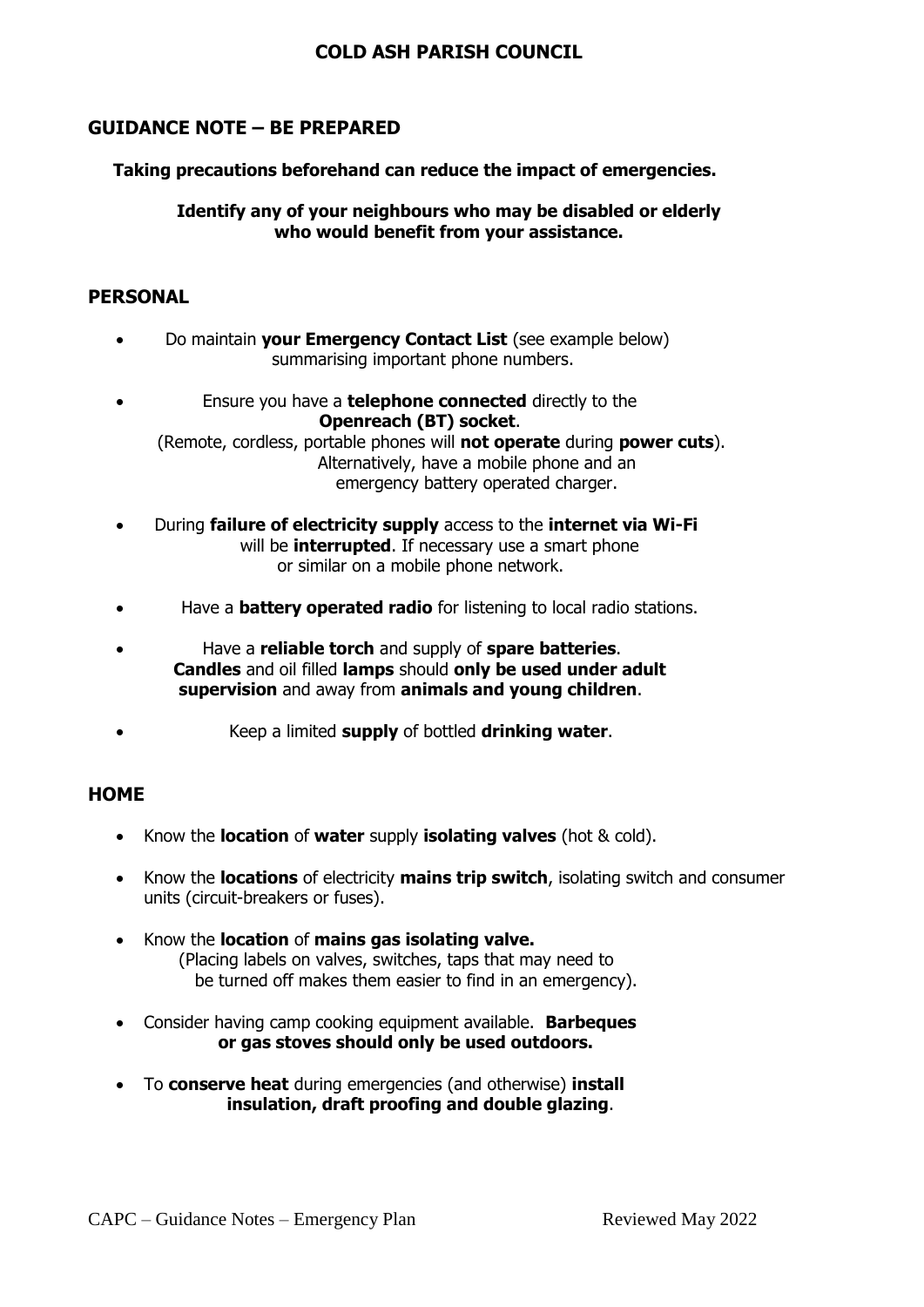# **GUIDANCE NOTE – BE PREPARED - EMERGENCY CONTACT LIST**

#### REMEMBER **YOUR CORDLESS TELEPHONE** WILL **NOT WORK IN** THE EVENT OF **A POWER FAILURE** ENSURE **YOU HAVE** AT LEAST **ONE CORDED LANDLINE PHONE CONNECTED**

#### **NATIONAL / LOCAL**

| 999           |
|---------------|
| 0800 072 7282 |
| 0800 111 999  |
| 0845 9200 800 |
| 0345 988 1188 |
| 101           |
| 111           |
|               |
| 0845 8505 505 |
| 01635 55111   |
|               |

#### **HOME**

| Telephone Supplier      |  |
|-------------------------|--|
| Home Insurance Company  |  |
| Home Breakdown Services |  |
| <b>PERSONAL SAFETY</b>  |  |
| Doctor                  |  |
| <b>Work</b>             |  |
| School(s)               |  |
|                         |  |
| Emergency Friend(s)     |  |
|                         |  |

# **USEFUL WEBSITES Electricity [www.ssepd.co.uk](http://www.ssepd.co.uk/)**

**Gas [www.sgn.co.uk](http://www.sgn.co.uk/) Water WWW.thameswater.co.uk**<br> **Cold Ash PC WWW.coldash.org.uk Cold Ash PC [www.coldash.org.uk](http://www.coldash.org.uk/)**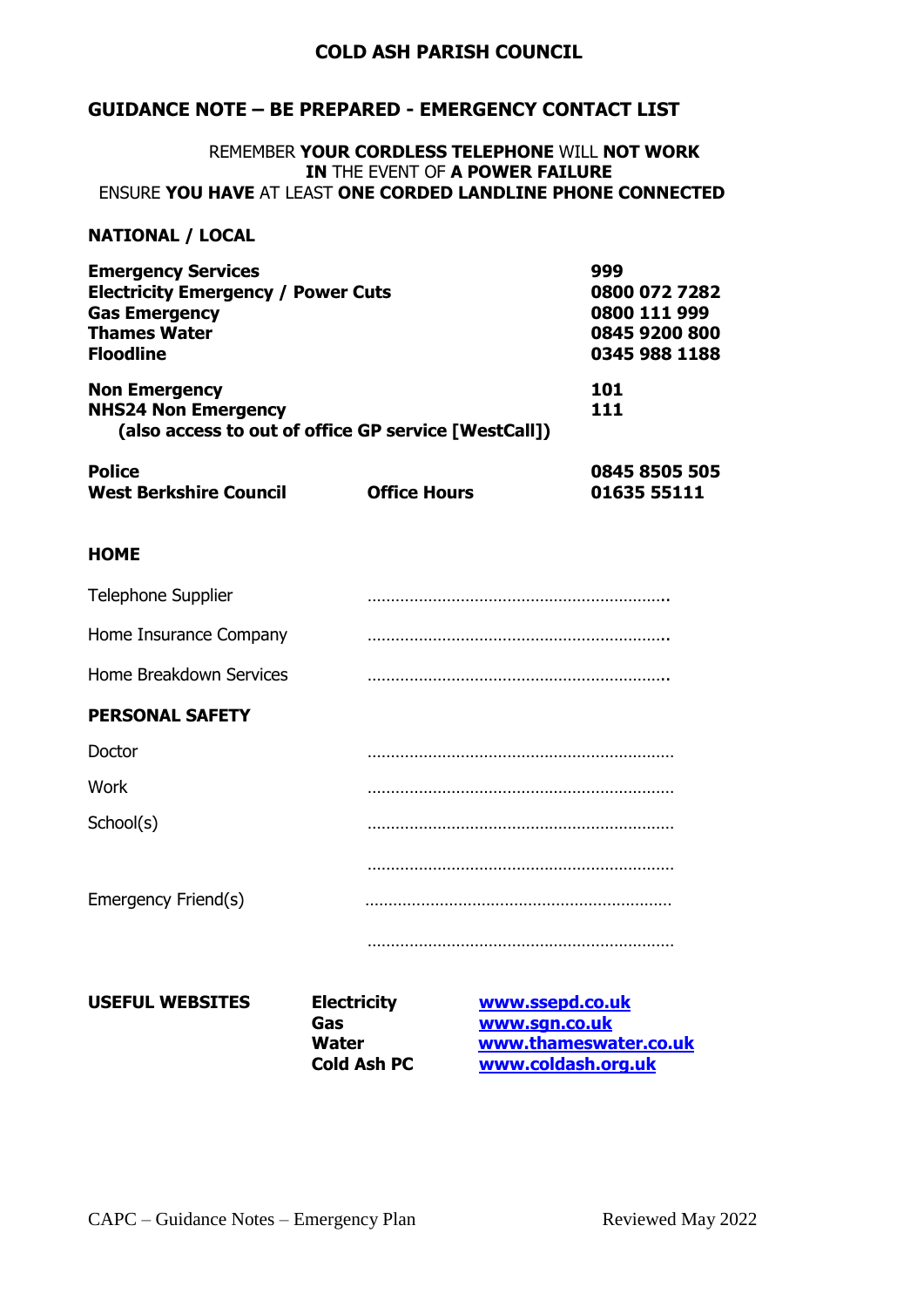# **GUIDANCE NOTE – LOSS of ELECTRICITY, GAS & WATER**

**Disruptions** to utility supplies **are often unexpected.** Check **if your neighbours** have **also lost services –** this will **make a difference** to what **you should do.**

# **ELECTRICITY FAILURE**

- If **you** and **your neighbours** are **without power**. Phone your **supplier's Emergency number - 0800 072 7282 -** to report **supply fault.**
- If **ONLY YOU** have an **electricity failure** in your area then **check your trip switch**. If this is **still ON** - phone your **supplier's emergency** line to report **supply fault**.

**If** this is **OFF,** switch **back ON**. If it switches **itself** back **OFF** then one of your appliances/circuits **may be faulty**. **Contact** a qualified **electrician** or get help from a competent neighbour/ friend.

 If electricity is lost for a prolonged period over a wide area being prepared can ease the situation. **Do not open** fridges/freezers for longer than necessary. **Only use candles, naked flames** and even portable heating **under adult supervision**.

# **GAS FAILURE**

- If you **lose your supply** call the **FREE 24** hrs national **Gas Emergency number - 0800 111 999**
- If you **smell gas inside** your property **open** all your **windows turn off** gas **at meter** unless in the **basement**. **Do not use** electrical **switches** or **naked flames**.
- You will be asked a series of questions designed to build a picture of the gas escape / emergency. The **operator** can then **identify** the right **gas safety advice** for you. An **engineer** will be sent to make the **property safe**.
- If you use gas central heating conserve heat by using just one or two adjacent rooms. Keep these areas isolated by closing doors. The kitchen and an adjoining room are usually good choices.
- If advised that the outage could be for several days consider sharing accommodation with a friend/neighbour.

# **WATER FAILURE**

- If you lose your supply. Contact **Thames Water** number **0845 9200 800** to report fault / seek information.
- **Loss** of **drinking water** is a **health emergency**. (An adult should drink 6 to 8, 250ml glasses in a day)
- If your **supply** is likely to **be interrupted** for an extended period your **water supplier** has a **duty to supply** an alternative source (bottled / stand pipe or tanker). If you are **unable** to **collect this supply** seek assistance from either a **friend /neighbour**.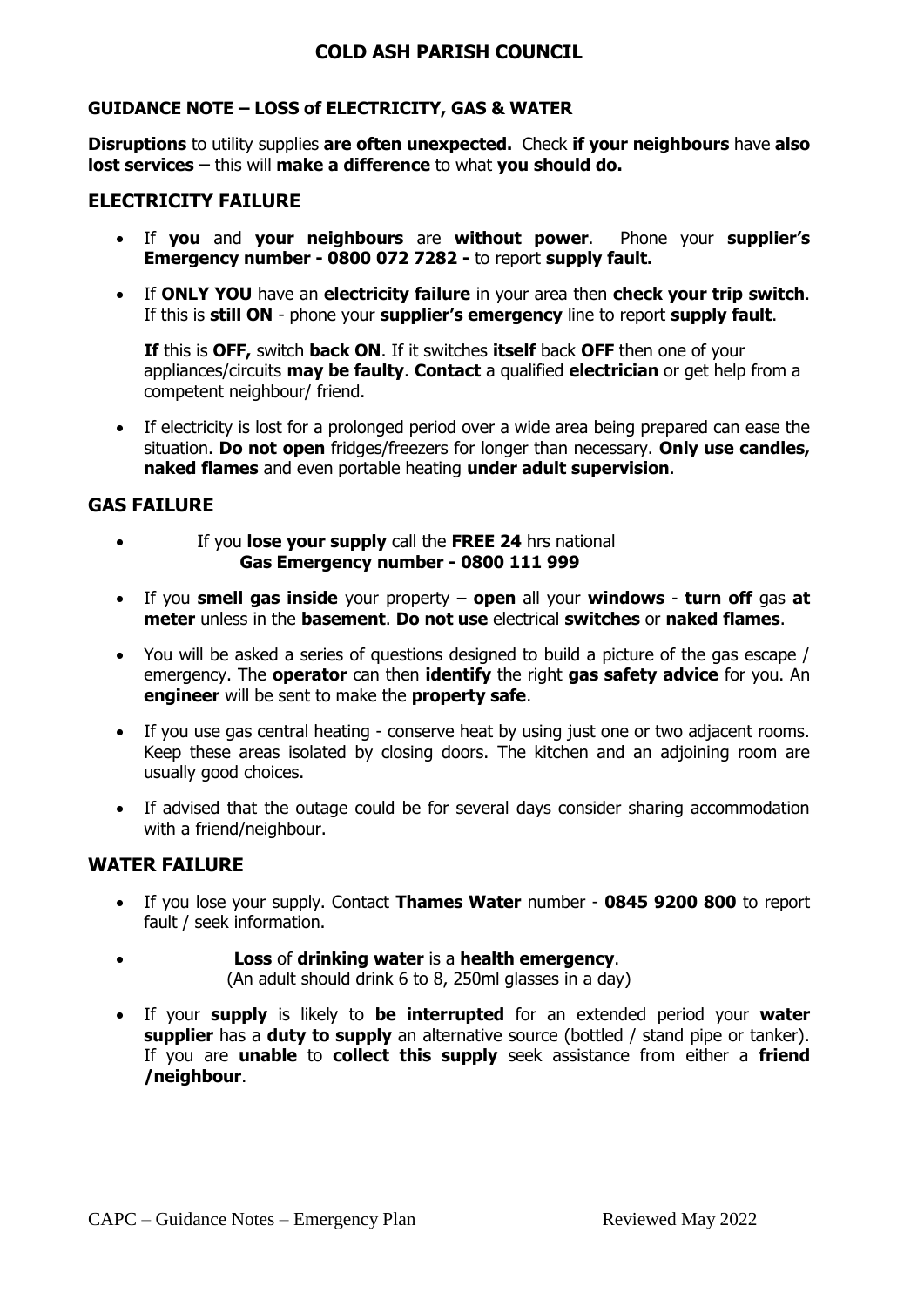# **GUIDANCE NOTE – STORMS & PROPERTY DAMAGE**

# **Identify any of your neighbours who may be disabled or elderly who would benefit from your assistance.**

# **HOME**

# **In anticipation**

- Secure / store loose objects outside to prevent flying hazards.
- Close / fasten doors and windows securely.
- Park vehicles in a garage or well away from trees, walls, buildings, and fences.

# **PERSONAL SAFETY**

- $\bullet$  Stay indoors as much as possible do NOT go outside to repair damage whilst storm in progress.
- Do **not approach** electrical or phone **cables** that have been **blown down** or are **still hanging.**
- Be careful where trees and shrubs have either fallen or been uprooted.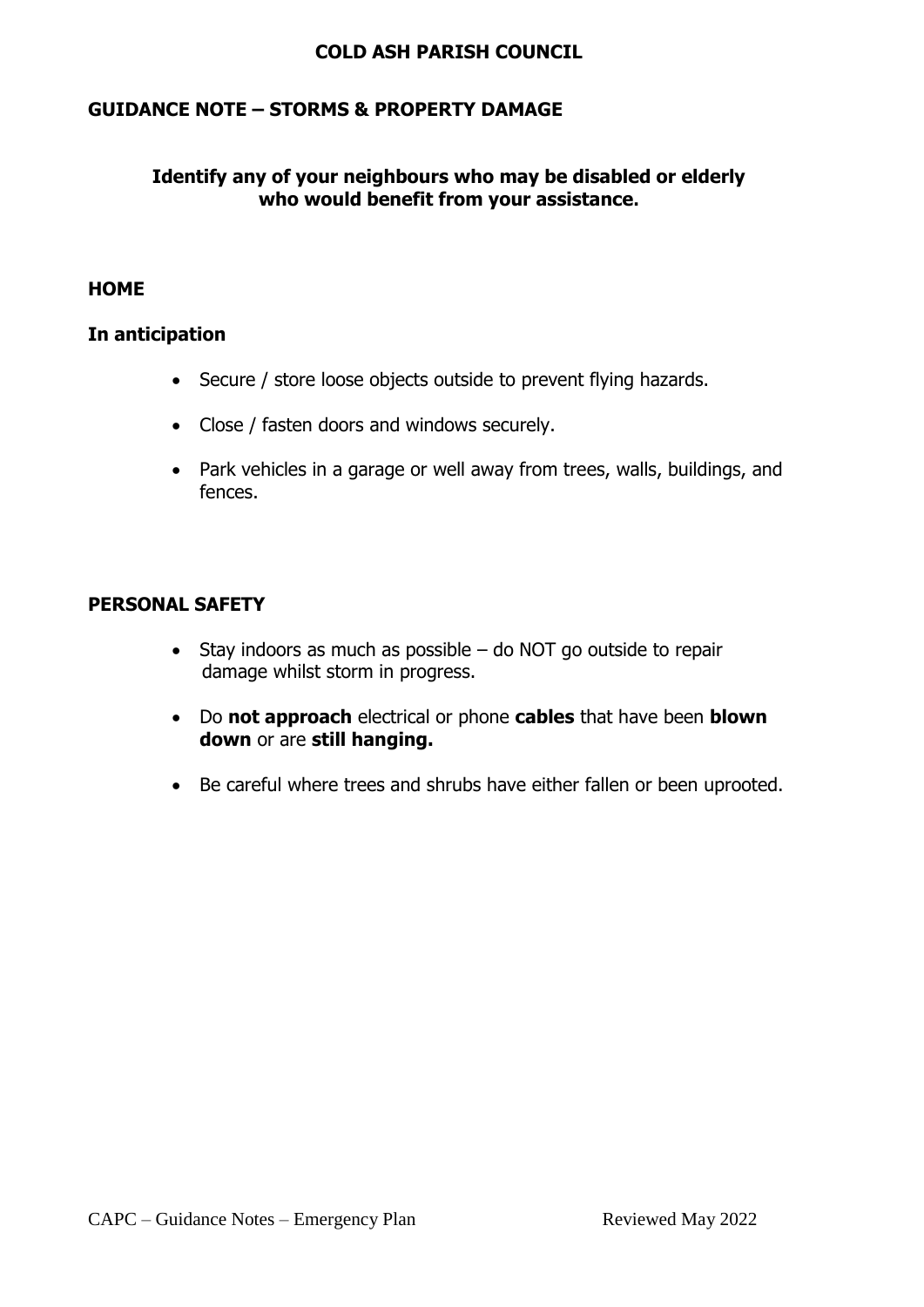# **GUIDANCE NOTE – FLOODING**

**Flooding** can come **from several sources**: rivers / streams / ditches, surface water, groundwater and drainage systems (**e.g.** drains / inspection chambers / highway drains & gullies & grips / sewers / manholes / culverts / balancing ponds) which **could effect your property.** 

**In 2007** some areas of the Parish **were effected by flooding** (Southend – Billington Way – Grindle Close – Cold Ash Hill – Fishers Lane – Bucklebury Alley – The Ridge - Ashmore Green – Stoney Lane & Manor Park).

### **REMEMBER**

### **YOU** are **responsible** for **protecting your property** from **flooding.** (**No agency** has **that responsibility**) If you are **living** in a **flood risk area** you should always **put in place** ways to

#### **protect** your **home**).

- If your **home** is **prone to flooding** you may need to **buy flood protection** equipment. There are a **variety of products** that can be **purchased.** A comprehensive **list** can be found in **'The Blue Pages'** directory on the National Flood Forum's website. **www.bluepages.org.uk**
- Additionally, further **comprehensive** and **detailed information** can be found in the Thatcham Flood Forum's 20 page booklet **'RESIDENT's GUIDE TO FLOODING'.**

**Copies** can be obtained from the Parish Council's Office, Hermitage Road, Cold Ash.

# **SPECIFIC PREPARATIONS**

- **Check** your buildings and contents **insurance policy** covers flooding.
- **Know** how to **turn off your gas, electricity and water supplies.** (**Labels** on valves, switches, taps you **need to turn off** makes it **easier** to remember and **quicker** to do).
- **Think about** what you will do with **cars, furniture, electrical equipment**, **garden furniture** and **pets** should you be affected by flooding.

# **RESPONDING DURING A FLOOD**

- Fill **receptacles** with **drinking water**.
- **Collect food, blankets, first aid kit, personal & pet medications and important documents.**
- Move **items** to **higher** levels / upstairs with personnel and pets.
- **Switch off utilities disconnect** equipment that **uses water**.
- **Stay out of flood water** Evacuate when told.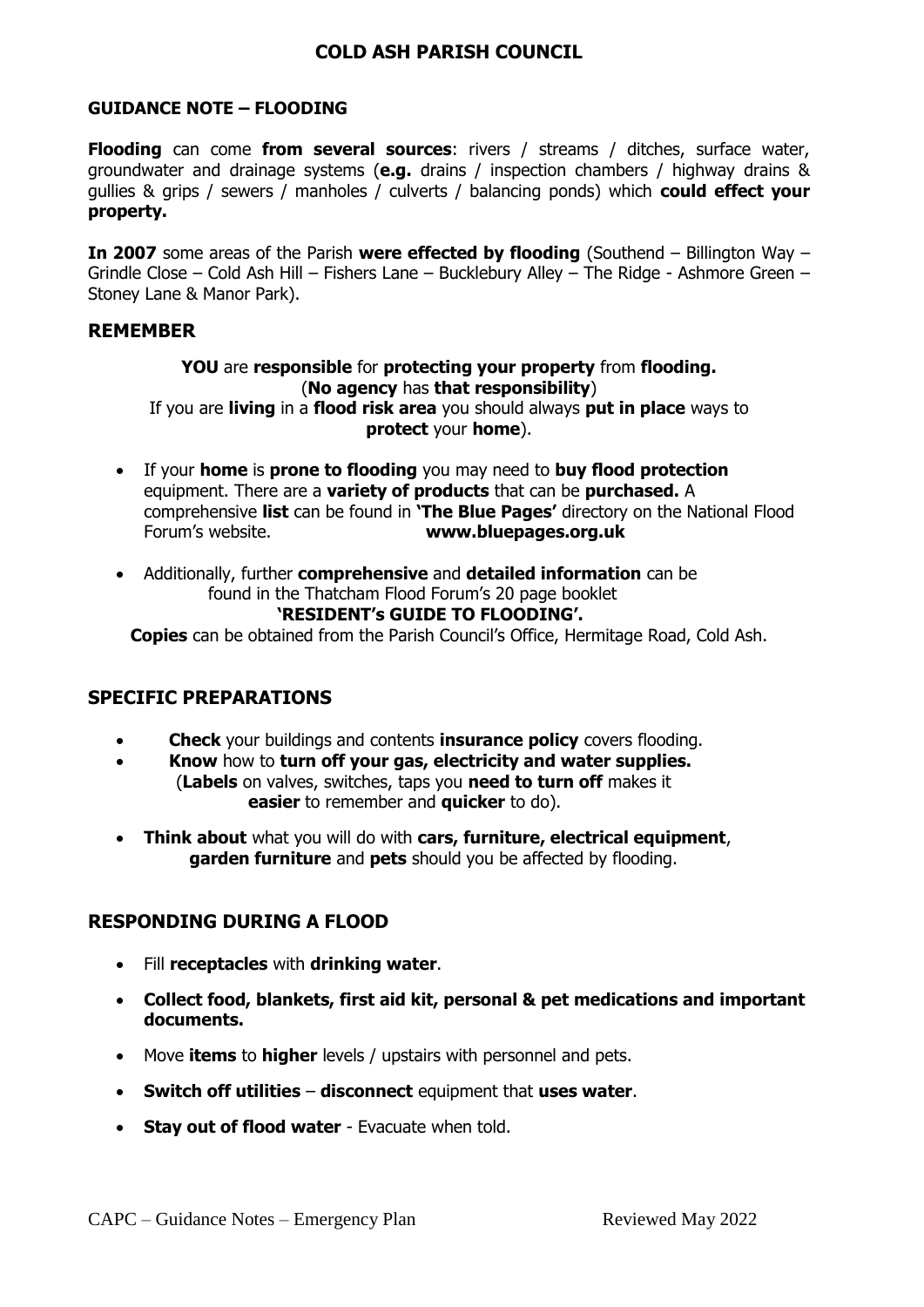# **GUIDANCE NOTE – SNOW & EXTREME COLD**

# **Identify any of your neighbours who may be disabled or elderly who would benefit from your assistance.**

# **HOME**

- Ensure water tank(s), loft & external water pipes insulated.
- Have de-icer, salt/grit & tools to keep home safe and path(s) clear of snow.
- If safe to do so knock down icicles to prevent falling on someone.
- Check gutters if affected by weight of snow.
- Wear warm clothing plenty of hot drinks and eat hot meals.

# **WALKING**

- If going outside wear several layers of clothing and cover your head.
- Keep moving arms & legs to help circulation.
- Wear practical footwear for good grip. Consider using a walking stick.

# **TRAVEL**

- Is your journey necessary?
- If by car have warm clothes, food, water, mobile phone, torch, spade, screen wash.

(Advise someone when expected to arrive and route plan used).

# **PARISH COUNCIL GRIT BINS**

Grit bins are available throughout the Parish. These are for use on the **Public Highway only**. If a grit bin is empty please advise the Parish Office 01635860004 a refill will then be organised.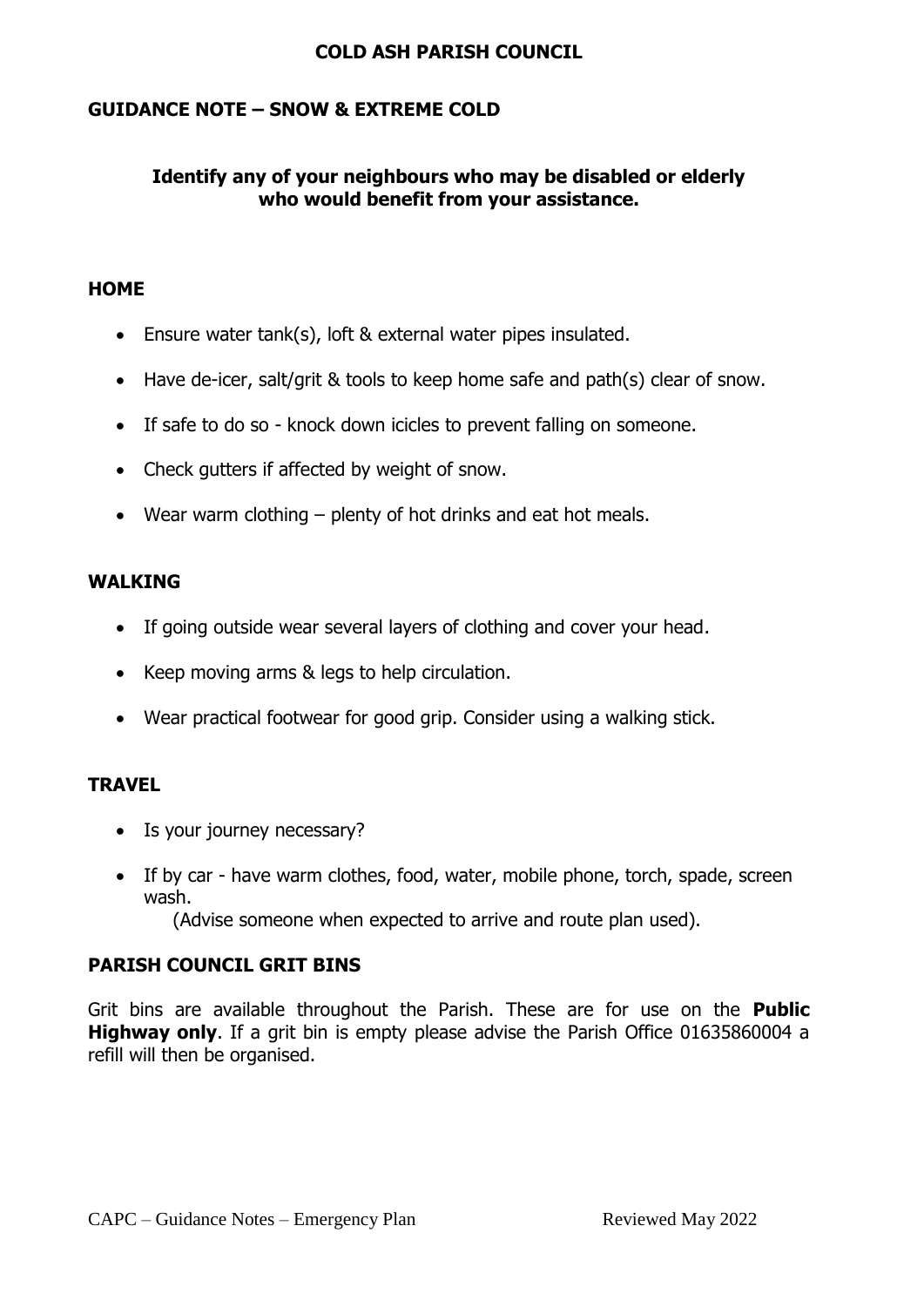# **GUIDANCE NOTE – EXTREME HEAT**

During extended periods of hot weather people - particularly the elderly and very young, are at risk from the effects of heat.

## **Identify any of your neighbours who may be disabled or elderly who would benefit from your assistance.**

To reduce the risks the following should be considered:-

## **PERSONAL**

- Drink plenty of cold fluids, but not alcohol or caffeine [coffee/tea] - which dehydrate the body.
- Avoid going out during the hottest part of the day  $(11am 3.00pm)$ .
- Avoid being in the sun for long periods.
- Wear lightweight, loose, light coloured clothing and if outside a wide brimmed hat.
- Apply high-factor sun screen regularly during the day.
- Take cool (not cold) showers or baths or sprinkle yourself with water throughout the day.
- Avoid excessive physical activity (can cause heat stroke or heat exhaustion)

# **Be alert and call the health services if someone is unwell.**

# **Ensure that babies and children are monitored.**

#### **HOME**

- Keep house cool, closing blinds and curtains can help.
- At night keep your sleeping area well ventilated.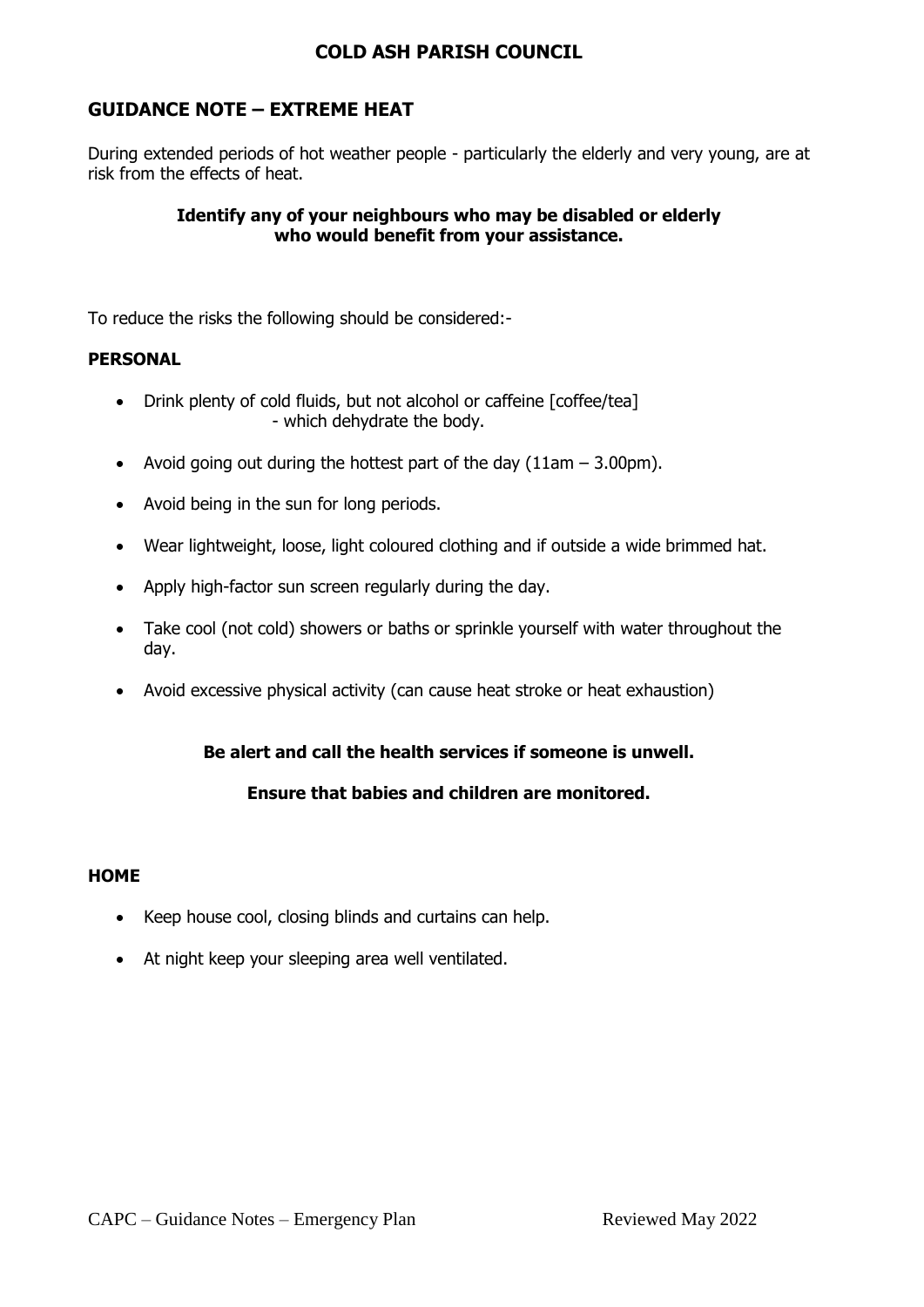# **GUIDANCE NOTE – ISOLATION**

# **In many emergencies some members of the community may be more vulnerable than others.**

## **For example, the elderly, very young or disabled are more vulnerable to extreme heat and cold.**

# **Identify any of your neighbours who may be disabled or elderly who would benefit from your assistance.**

## **PERSONAL**

- If you **live alone** or **live** in an **isolated location** any **emergency** that occurs could **be distressing** and make you f**eel vulnerable**.
- One of the **easiest ways** of preparing for emergencies  **is to identify 'emergency friends'**
- **'Emergency friends'** should be **family / people** you can **trust** who **visit** on a regular basis and who **will come to help** you in an emergency.

 Choose **one friend** who lives **nearby** and another who **lives further away.**

- Have a **telephone connected** directly to the **Openreach (BT) socket**. (Remote, cordless, portable phones will not operate during an electricity outage).
- Do **maintain** your **Emergency Contact List** (see example below) summarising **important phone** numbers for **use in an emergency**.
- Use your **telephone** to call **for assistance** when  **hurt, unwell or feeling frightened.**
- Have some **food** and **bottled drinking water** available.